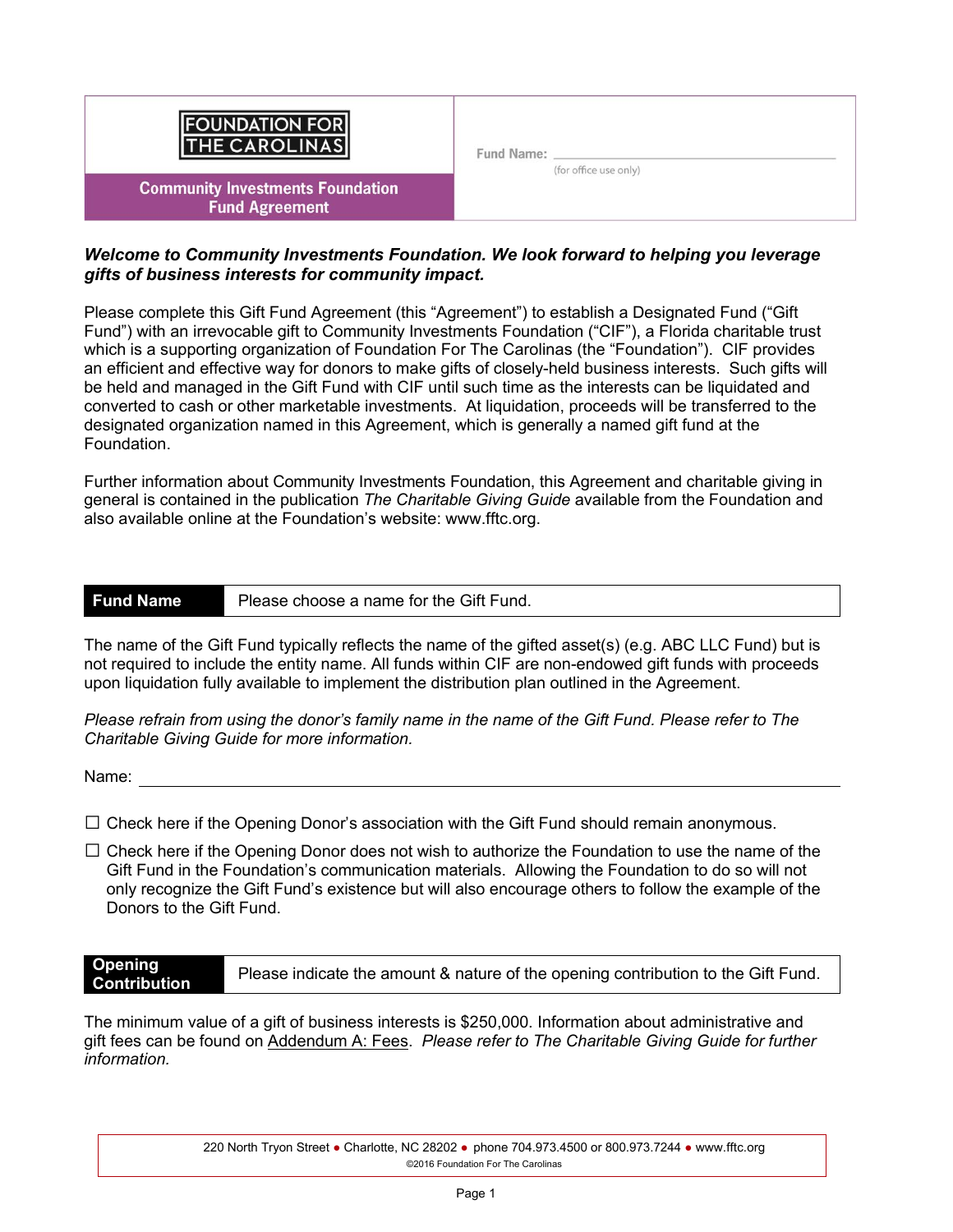# **Asset Information**:

Description of Asset. Please provide a general description of the business interest to be gifted (including the number of shares or percentage interest to be gifted). Additional information will be provided on Addendum B: Business Interests Inquiry Form.

| <b>Estimated Value:</b>                                                             |              |                      |                                         |            |
|-------------------------------------------------------------------------------------|--------------|----------------------|-----------------------------------------|------------|
| Opening<br>Please provide contact information for the Opening Donor(s).<br>Donor(s) |              |                      |                                         |            |
|                                                                                     |              |                      |                                         |            |
| FULL LEGAL NAME OF ASSET OWNER                                                      |              | PREFERRED SALUTATION | (e.g., Mr. James L. Smith or Jim Smith) |            |
| <b>HOME ADDRESS</b>                                                                 | <b>CITY</b>  |                      | <b>STATE</b>                            | <b>ZIP</b> |
| <b>BUSINESS NAME</b>                                                                | <b>TITLE</b> |                      |                                         |            |
| <b>BUSINESS ADDRESS</b>                                                             | <b>CITY</b>  |                      | <b>STATE</b>                            | <b>ZIP</b> |
| HOME PHONE<br><b>BUSINESS PHONE</b>                                                 |              | E-MAIL (preferred)   |                                         |            |
| Preferred Telephone:                                                                |              | Preferred Mail:      |                                         |            |
| <b>Business</b><br>$\square$ Home                                                   |              | Home                 | <b>Business</b><br>П                    |            |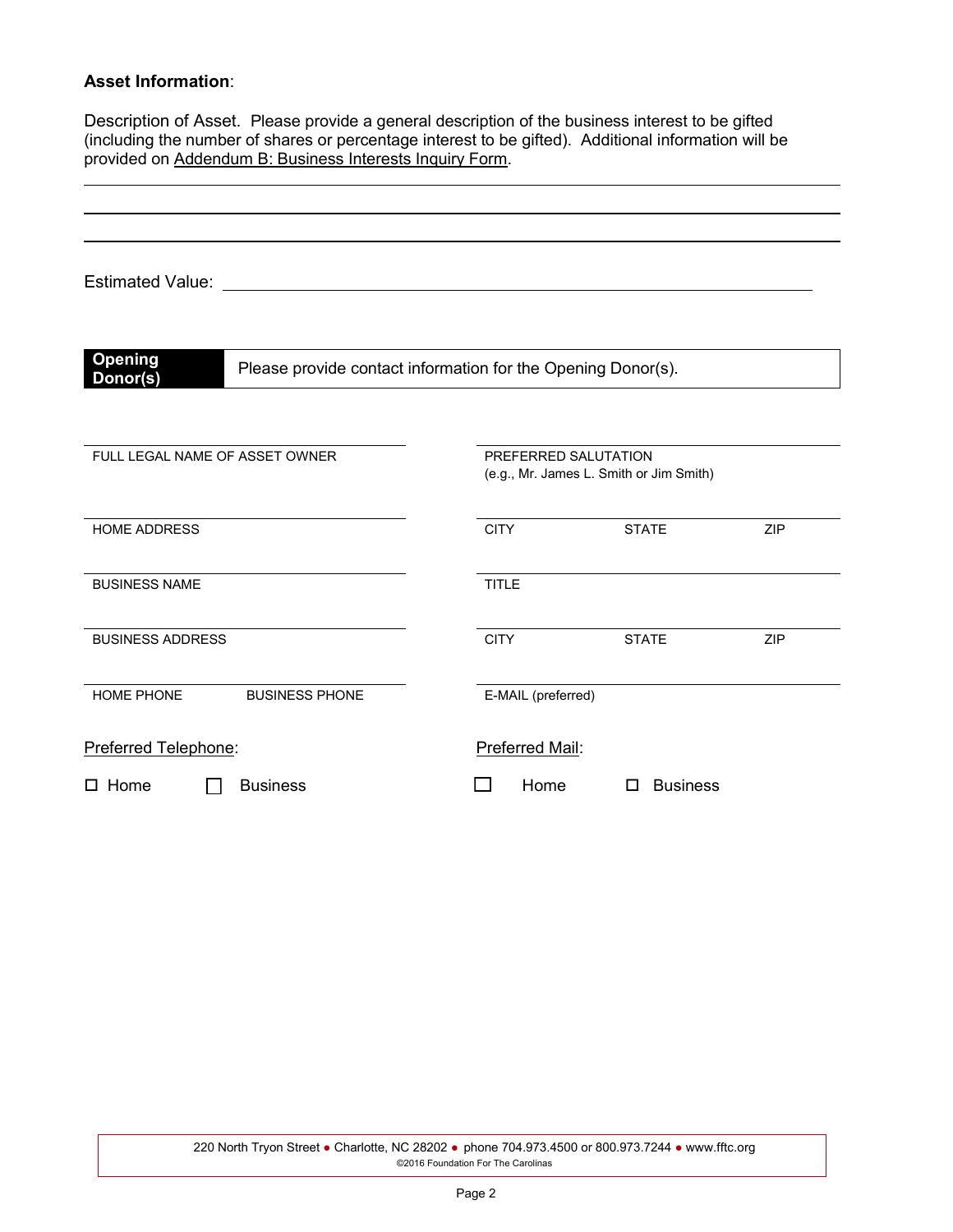# **Additional Contact, if applicable**

All correspondence from the Foundation or CIF will be sent to the Opening Donor. The Opening Donor may access information about the Gift Fund, including monthly statements, through the Foundation's secure online service. Additional space is provided in this section to name one additional Contact Person. If there are more than two Contact Persons who should have access to information for the Gift Fund, please furnish contact information in an attachment to this Agreement.

| FULL NAME (first, middle, last)            | <b>RELATIONSHIP</b>                       |
|--------------------------------------------|-------------------------------------------|
| <b>HOME ADDRESS</b>                        | <b>CITY</b><br><b>ZIP</b><br><b>STATE</b> |
| <b>BUSINESS NAME</b>                       | TITLE                                     |
| <b>BUSINESS ADDRESS</b>                    | <b>ZIP</b><br><b>CITY</b><br><b>STATE</b> |
| <b>HOME PHONE</b><br><b>BUSINESS PHONE</b> | E-MAIL (preferred)                        |
| Preferred Telephone:                       | Preferred Mail:                           |
| <b>Business</b><br>$\Box$ Home             | Home<br><b>Business</b><br>П              |

| Additional           | If known or reasonably expected, please indicate the amount, nature and timing of |
|----------------------|-----------------------------------------------------------------------------------|
| <b>Contributions</b> | future contributions to the Gift Fund, if any.                                    |

There is no requirement that additional gifts be made to the Gift Fund, but estimates of future liquid or illiquid contributions, if any, whether through lifetime gifts or bequests, will help the Foundation determine how best to administer the Gift Fund. Please provide information below about any additional gifts anticipated.

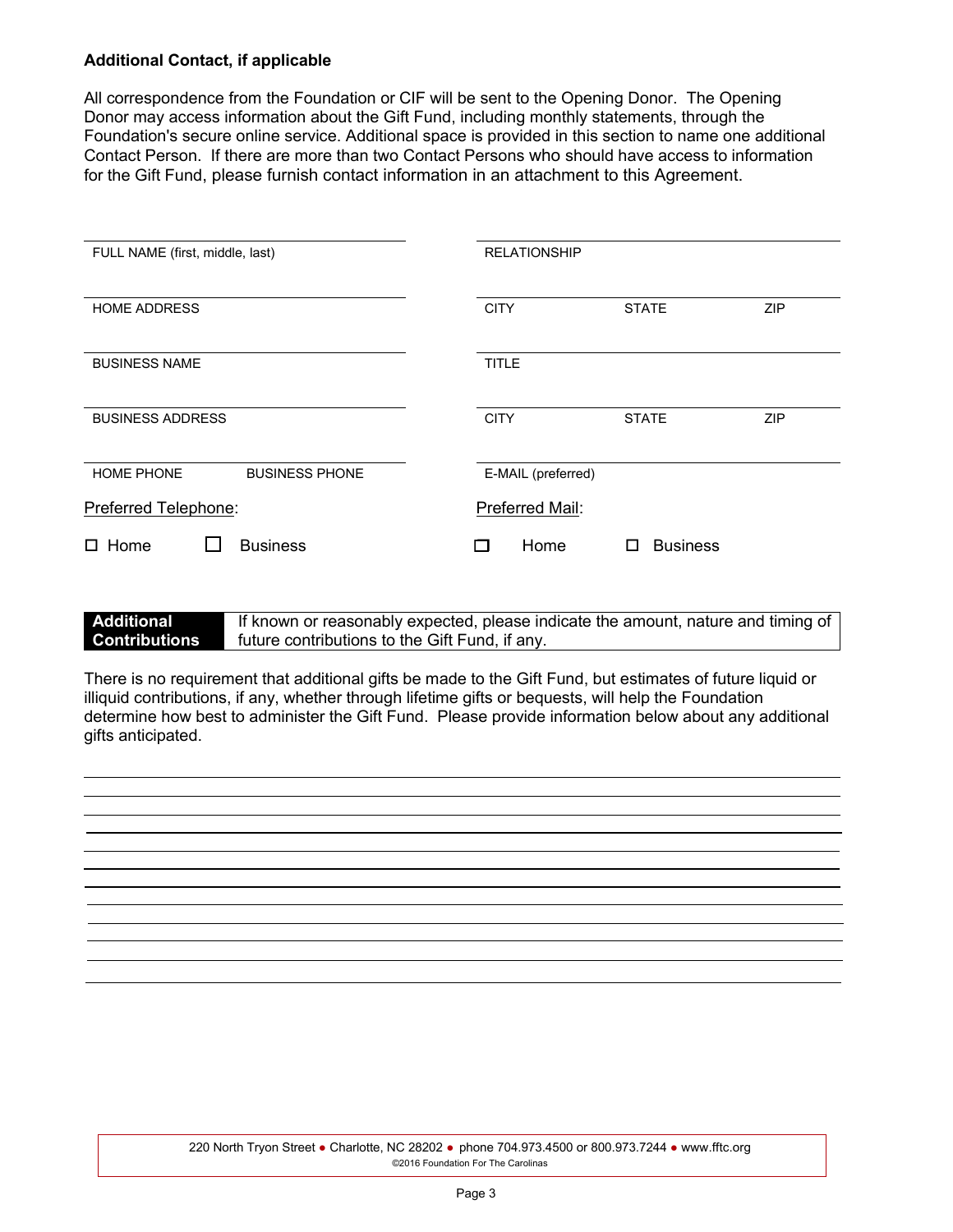**Plan** Identify the organization to receive proceeds upon liquidation of the gifted asset.

# **A. Distribution Plan.**

Please mark the appropriate selection below regarding the designated nonprofit organization that will be the beneficiary of the Gift Fund proceeds upon liquidation. Generally the beneficiary will be a named gift fund at the Foundation.

- □ Proceeds transferred to \_\_\_\_\_\_\_\_\_\_\_\_\_\_\_\_\_\_\_\_\_\_\_\_\_\_\_\_\_\_\_\_\_\_\_\_\_\_\_\_\_\_\_\_\_\_\_\_\_\_\_\_\_\_\_\_\_\_, an existing gift fund at the Foundation.
- $\Box$  Proceeds transferred to the Foundation to establish a new gift fund (e.g. scholarship, field of interest, designated fund) as follows: \_\_\_\_\_\_\_\_\_\_\_\_\_\_\_\_\_\_\_\_\_\_\_\_\_\_\_\_\_\_\_\_\_\_\_\_\_\_\_\_\_\_\_\_\_\_\_\_\_\_\_\_\_\_\_\_\_\_\_\_\_\_\_\_\_\_\_\_\_\_\_\_\_\_\_\_\_\_\_

*A separate fund agreement will be required to establish the new gift fund*

 $\Box$  Proceeds transferred to the Foundation's general operating fund or existing grantmaking fund for use at the Board's discretion.

\_\_\_\_\_\_\_\_\_\_\_\_\_\_\_\_\_\_\_\_\_\_\_\_\_\_\_\_\_\_\_\_\_\_\_\_\_\_\_\_\_\_\_\_\_\_\_\_\_\_\_\_\_\_\_\_\_\_\_\_\_\_\_\_\_\_\_\_\_\_\_\_\_\_\_\_\_\_\_ \_\_\_\_\_\_\_\_\_\_\_\_\_\_\_\_\_\_\_\_\_\_\_\_\_\_\_\_\_\_\_\_\_\_\_\_\_\_\_\_\_\_\_\_\_\_\_\_\_\_\_\_\_\_\_\_\_\_\_\_\_\_\_\_\_\_\_\_\_\_\_\_\_\_\_\_\_\_

 $\Box$  Other distribution plan (e.g. establish a 509(a)(3) supporting organization of the Foundation):

Please provide any additional comments below that would help CIF better understand the general purpose of the Gift Fund and the philanthropic expectations of the donor:

**Professional Advisor(s)**

Please provide contact information for any legal, financial, tax or estate planning professional advisors that have been involved with the planning and establishment of the Gift Fund.

|                        | NAME OF PROFESSIONAL |            | <b>FIRM NAME</b>                                                                     |
|------------------------|----------------------|------------|--------------------------------------------------------------------------------------|
|                        |                      |            |                                                                                      |
| <b>MAILING ADDRESS</b> |                      |            | DAYTIME PHONE                                                                        |
|                        |                      |            |                                                                                      |
| <b>CITY</b>            | <b>STATE</b>         | <b>ZIP</b> | E-MAIL                                                                               |
| $\Box$ Yes             | $\Box$ No            |            | Should this professional advisor receive "view only" online access to the Gift Fund? |
|                        |                      |            |                                                                                      |

If there are other professional advisors whose contact information the Foundation should have in relation to the Gift Fund, please furnish contact information in an attachment to this Agreement.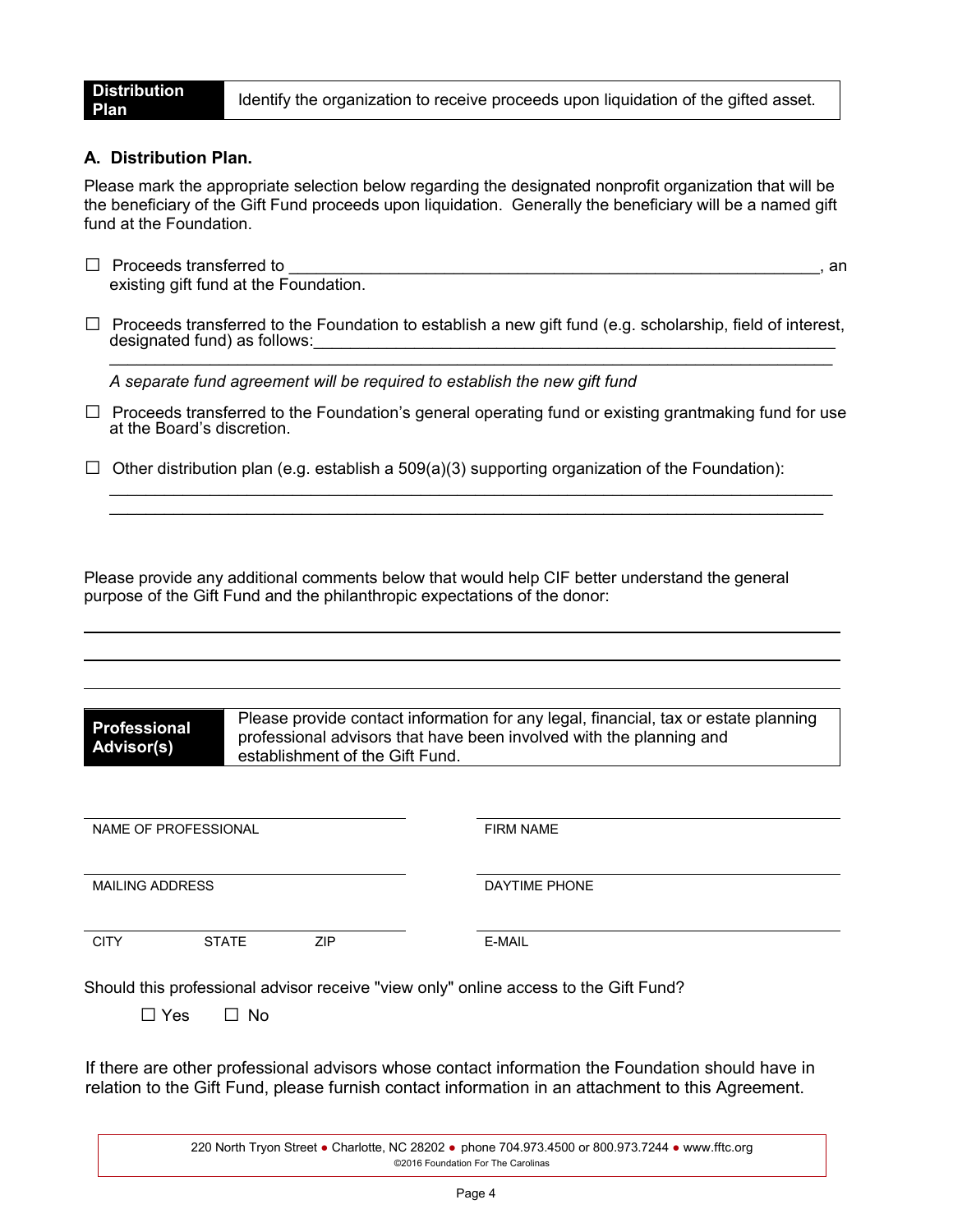**Services &** 

**Fees** Rease indicate the Foundation's service level that you choose for the Gift Fund.

## **A. Services**

Please indicate which of the Foundation's service levels should apply to the Gift Fund. With respect to a Designated Fund with CIF, the standard service level will generally apply.

- □ Standard *(Please refer to The Charitable Giving Guide for more information*)
- $\Box$  Custom (please discuss with the Foundation's Philanthropic Advancement Team and attach addendum listing the agreed Custom services and pricing schedule)

## **B. Fees**

Funds will be charged an annual administrative fee according to published schedules for standard or custom services. Additional information about gift acceptance fees and arrangements for ongoing expenses related to the management of the asset are addressed in Addendum A to this Agreement.

| Addenda | Please indicate additional addenda attached to this Agreement, if any. |
|---------|------------------------------------------------------------------------|
|         |                                                                        |

Are any addenda (other than Addendum A: Fees and Addedndum B: Business Interests Inquiry Form) attached to this Agreement?

| $\Box$ Yes |  | $\Box$ No |
|------------|--|-----------|
|            |  |           |

If so, please list here:

**Notes** Use this page to provide additional information not addressed in this Agreement or to complete any sections of the Agreement where space was otherwise too limited.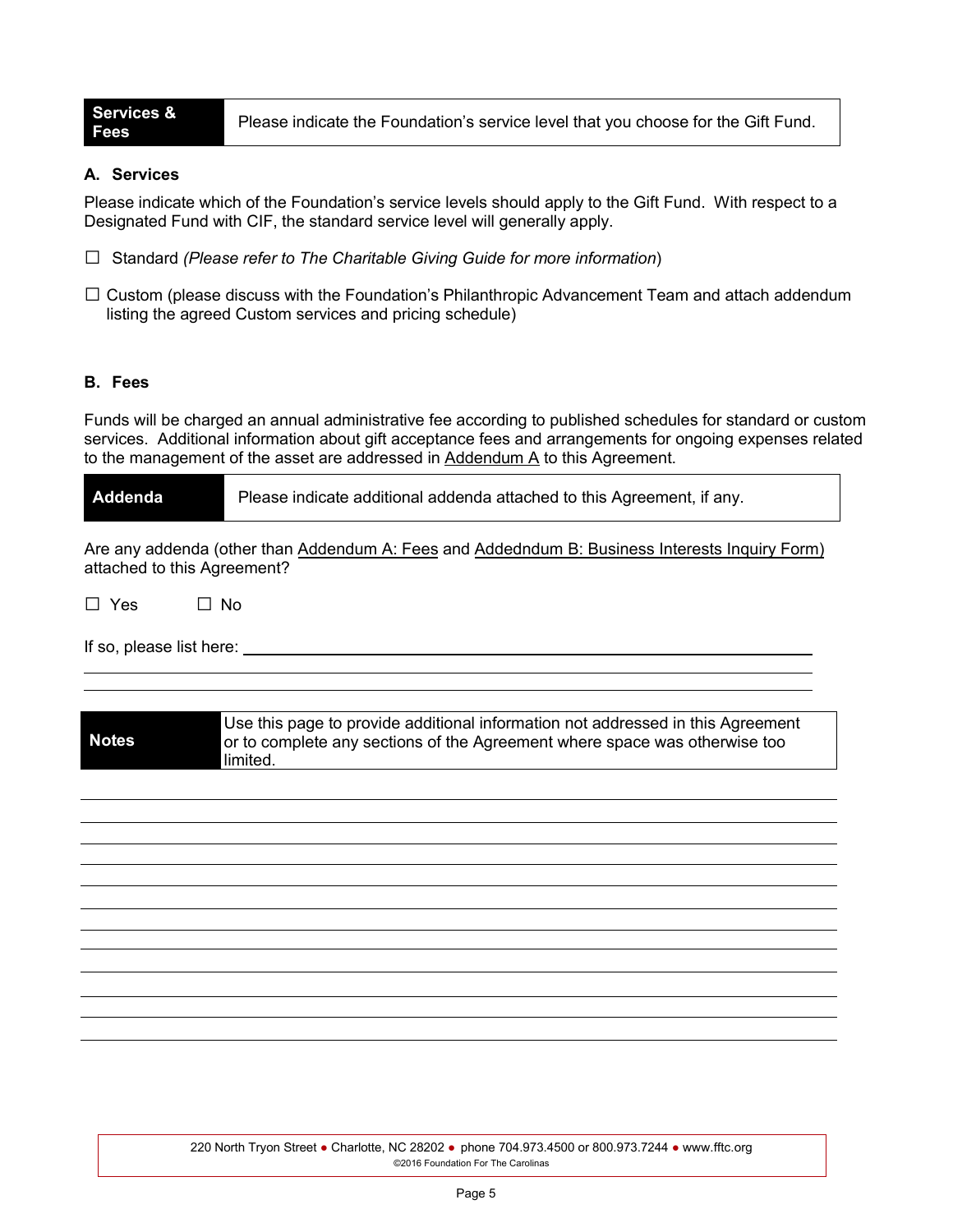### **COMMUNITY INVESTMENTS FOUNDATION:**

**Identification of Gift to CIF:** While held in CIF, the contributed business interest will be separately identified at CIF but only for purposes of ensuring that any taxes, fees or other expenses directly related to the gift (such as unrelated business income tax) will be properly attributed to and paid from the account and further ensuring that in the future such eventual proceeds are directed to an appropriate organization at the applicable time. This separate account will be referred to as a Designated Fund.

#### **BUSINESS INTEREST CONSIDERATIONS:**

**Capital Contributions**: With respect to any business interest contributed to the Gift Fund, Opening Donor agrees that neither the Foundation nor CIF will be required to make any capital contributions to the underlying business entity.

**Distributions to CIF**: Opening Donor agrees that, with respect to distributions from the underlying business entity to its owners, CIF will not be treated differently than any other owners and that the underlying business entity's management will not intentionally withhold distributions from the owners of the underlying business entity if such cash is not otherwise needed for the reasonable expenses of the underlying business entity such as (i) the reinvestment of income earned or the proceeds of any sale or refinancing in other assets of the underlying business entity, as its management may determine; (ii) a reasonable provision for payment of all of the underlying business entity's operating expenses, including any fees or compensation due; (iii) payment of all of the underlying business entity's outstanding and unpaid current obligations; and (iv) a setting aside of such amount, if any, as shall be prudent, in the discretion and good faith of its management, for reasonable reserves for working capital and for the payment of taxes, insurance, debt service, replacements, renewals and acquisitions, and future, anticipated, unforeseen and contingent obligations and all other costs and expenses incident to the underlying business entity's operations and ownership of its assets.

**Tax Reporting:** On an annual basis, Opening Donor will cooperate with efforts to ensure that the accountants for the underlying business entity will provide the Foundation with all appropriate tax reporting schedules on a timely basis.

**Unrelated Business Income Tax:** If it is anticipated that the contributed interest in the underlying business entity will result in a liability for unrelated business income tax ("UBIT"), then the Gift Fund is responsible for covering its attributable share of net UBIT as well as any additional administrative costs for accounting or legal services to determine the amount of any UBIT and to report it to the IRS. Accordingly, to the extent that the underlying business entity has distributed sufficient cash to CIF attributable to its interest in the underlying business entity during the year to cover this liability, such cash will be utilized for that purpose. If insufficient cash has been distributed, Opening Donor agrees to contribute liquid assets to CIF in an amount sufficient to cover any such expenses.

**Liquidation of Contribution**: CIF accepts interests in closely held businesses with the anticipation and understanding that, within a reasonable period of time, the closely-held business interests will be converted into cash or other marketable assets. If a reasonable period of time passes with no such conversion of assets or if it can be shown at any time that the management of the underlying business entity has intentionally and in bad faith violated the provisions of the paragraph in this Agreement entitled "Distributions to CIF," then CIF shall have the option to require the closely-held business entity to purchase its interest in the underlying business entity at the then fair market value of such interest as determined by a qualified appraiser agreed upon by CIF and the Donor, the cost of which shall be borne by the Donor, and the valuation methods of which shall be in a manner consistent with that of the appraisal to be provided by the Donor upon contribution of the interest to CIF as provided below.

**Illiquid Assets Held For Longer Than Five Years:** In the event the Gift Fund continues to hold illiquid assets after five (5) years from date of creation of the Gift Fund, the costs, fees and expenses associated with the Gift Fund will no longer be accrued and the Donor shall immediately be responsible for paying any ongoing costs, fees and expenses associated with the Gift Fund. Furthermore, the costs, fees, and expenses accrued prior to such date shall remain due and payable upon the liquidation of the business interests held in the Gift Fund.

**Appraisal**: Opening Donor agrees to provide a qualified appraisal of any contributed business interest in accordance with the guidelines established by the Internal Revenue Service.

#### **GENERAL CONSIDERATIONS:**

**Protection of Tax-Exempt Status.** The undersigned agree to comply with any written direction by the Foundation or CIF to cease conducting activities that may jeopardize the Foundation's or CIF's tax status or cause the Gift Fund to be classified as a donor-advised fund as defined in the Internal Revenue Code of 1986, as amended (the "Code").

**Charitable Giving Guide.** The undersigned have received and reviewed *The Charitable Giving Guide* and agree to the terms thereof.

**Accuracy of Information.** The undersigned hereby certify that all information presented in connection with this application is accurate to the best knowledge of the undersigned and will promptly notify CIF in writing of any changes.

**Authorities to Execute.** The undersigned hereby certify that each has the power and authority to execute and deliver and perform its obligations under this Agreement.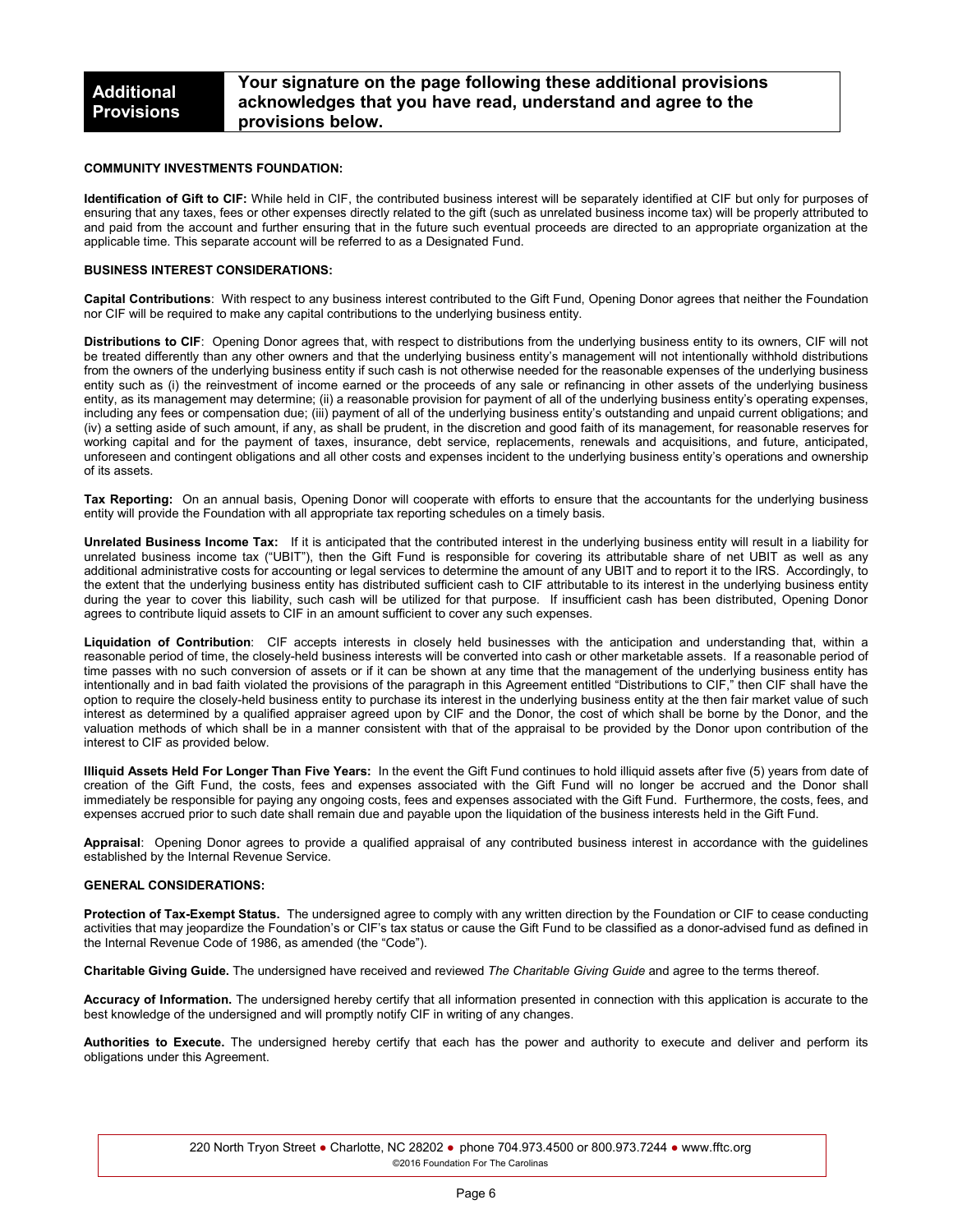**Use of Funds.** CIF will make distributions from the Gift Fund to carry out the charitable purposes of the Gift Fund in accordance with the Code; provided however, that CIF will generally not make any distributions from the Gift Fund until the business interests have been liquidated. In addition, CIF's ability to make reimbursements to any individual for expenditures or to make a grant or distribution for any noncharitable purpose or to any non-charitable entity is generally disallowed by the Code. *Please refer to The Charitable Giving Guide for more information.*

**Irrevocable Gifts.** The undersigned understand that any contribution to a Gift Fund, once accepted by CIF, represents an irrevocable gift to CIF and is not refundable.

**Service Charges.** The Foundation or CIF shall be entitled to receive as compensation for its services in investing, administering and distributing the assets held in the Gift Fund created hereunder the service charges set out in the Foundation's regular schedule of compensation applicable at the time of the performance of such services; provided, however, that if the Foundation's custom service level applies to the Gift Fund, then the Foundation shall be entitled to receive as compensation the service charges as provided in the separate Fee Addendum attached hereto.

**Notice.** All communications required hereunder shall be in writing and shall be deemed to have been validly served, given or delivered (i) three (3) days after deposit of same in the United States mails, designated as registered or certified mail, return receipt requested, bearing adequate postage, or (ii) on the date of delivery to such party if delivered by hand or by overnight or other similar courier or by telefacsimile (the date such telefacsimile is actually transmitted with written confirmation of transmission), and addressed to the party to be notified at the address for such party as provided in this Agreement, or to such other address as each party may designate for itself by like notice.

**Ownership.** Tools, equipment and software used by the Foundation to provide service to the Gift Fund shall remain the property of the Foundation and/or its licensors, and no right, title, license or interest in any of them is conveyed to the Gift Fund by this Agreement.

**Acknowledgment of Charitable Donations on Behalf of the Gift Fund.** The Foundation and CIF agree that they will acknowledge to donors all contributions to the Gift Fund in accordance with the guidelines established by the Internal Revenue Service.

**Indemnity.** In consideration of CIF creating a Gift Fund at the request of the undersigned individual(s) or entity and for other good and valuable consideration, the undersigned hereby agree to indemnify and hold harmless the Foundation and CIF against any liability, cost, or expense which the Foundation or CIF may incur by reason of its acting upon instructions given to the Foundation or CIF by any of the undersigned or any advisor designated pursuant to this Agreement.

Variance Power. It is understood that the Gift Fund to be established pursuant to this agreement will be subject to the provisions of the Code, the Charter and Bylaws of the Foundation, and other operating and governing documents of the Foundation and CIF, including the power reserved by the Board of Directors to modify any condition or restriction on the distribution of funds if in its sole judgment (without the approval of any trustee, custodian, or agent), such restriction or condition becomes, in effect, unnecessary, incapable of fulfillment, or inconsistent with the charitable needs of the area served by the Foundation or otherwise in direct conflict with the Code.

**Amendment of Agreement**. Subject to the provisions of the paragraph herein entitled "Variance Power," this Agreement and any addendums attached hereto and the Charitable Giving Guide shall constitute the entire agreement of the parties and supersede all prior agreements and understandings, both written and oral, among the parties with respect to the subject matter hereof. Subject to the provisions of the paragraph herein entitled "Variance Power," this Agreement, including any exhibits, addenda, or other attachments hereto, may not be amended or modified, except in a writing signed by all parties to this Agreement.

**Governing Law.** This Agreement shall be governed by the laws of the State of North Carolina, excluding its choice of law principles.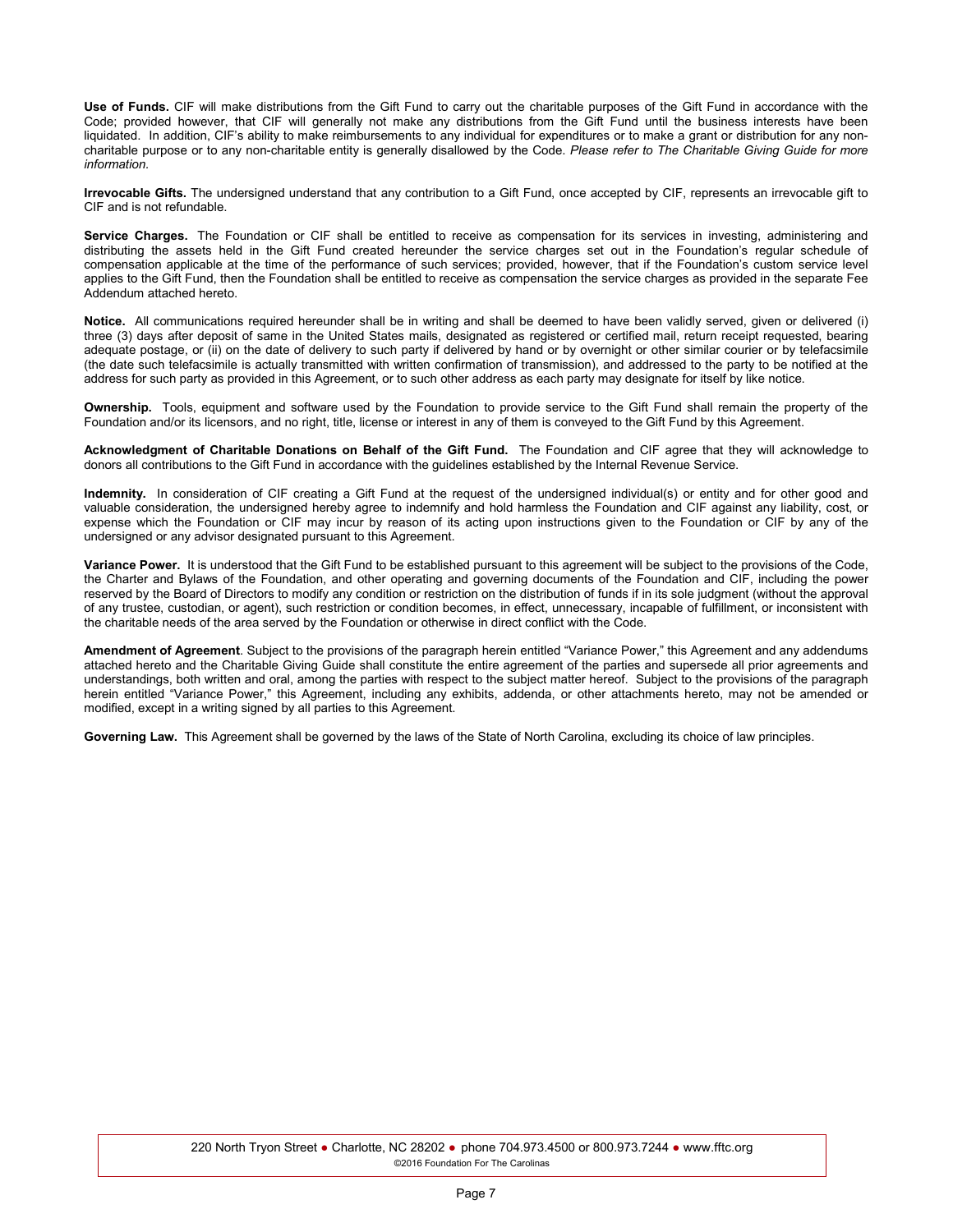Division: \_\_\_\_\_\_\_\_\_\_\_\_\_\_\_\_\_\_\_\_\_\_\_\_\_ Fund type: \_\_\_\_\_\_\_\_\_\_\_\_\_\_\_\_\_\_\_\_\_\_\_

\_\_\_\_\_\_\_\_\_\_\_\_\_\_\_\_\_\_\_\_\_\_\_\_\_\_\_\_\_\_\_\_\_

Center:

Service level:

**Pricing notes:** 

Special provisions:

Affiliates/support org: \_\_\_\_\_\_\_\_\_\_\_\_\_\_\_\_

By signing below, Opening Donor and Contact Person 1, if applicable, hereby acknowledge that they have read, understand and agree to the provisions of this Agreement and that the information provided herein is accurate to the best of their knowledge.

| <b>Opening Donor</b>                                              | <b>Foundation For The Carolinas</b>     |
|-------------------------------------------------------------------|-----------------------------------------|
| SIGNATURE                                                         | BY                                      |
| NAME (please print)                                               | <b>TITLE</b>                            |
| <b>TITLE</b>                                                      | <b>DATE</b>                             |
| <b>DATE</b>                                                       |                                         |
| <b>Contact Person 1</b><br>(sign if different from Opening Donor) | <b>Community Investments Foundation</b> |
| SIGNATURE                                                         | SUPPORTING ORGANIZATION                 |
| NAME (please print)                                               | BY                                      |
| <b>TITLE</b>                                                      | <b>TITLE</b>                            |
| <b>DATE</b>                                                       | <b>DATE</b>                             |
| <b>Internal FFTC staff notes</b><br>Date of gift:<br>Fund ID:     |                                         |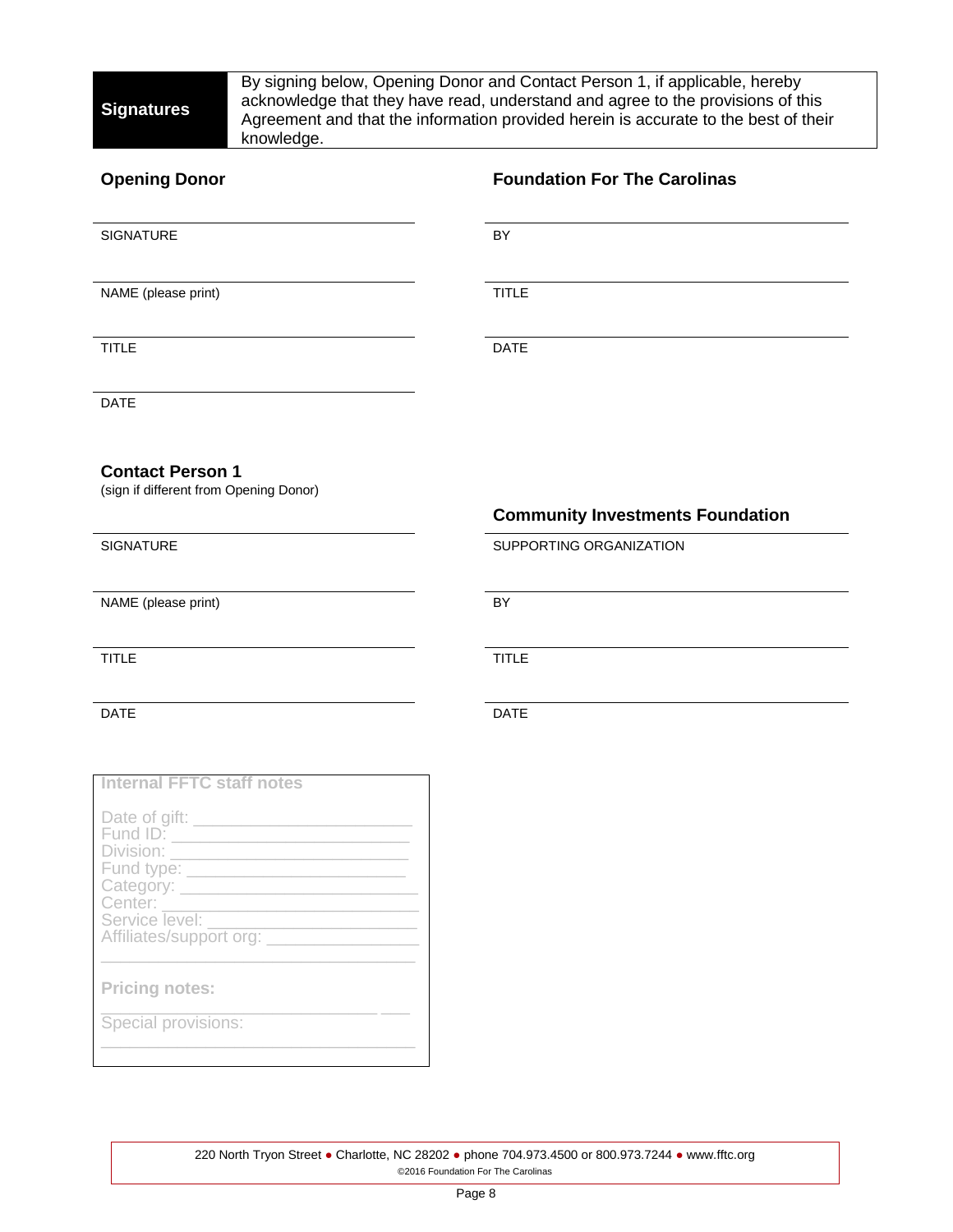## **Addendum A: Fees**

## **Fees**

| Gift Fee*         | Annual Administrative Fee while in CIF |
|-------------------|----------------------------------------|
| 1%** min. \$3,500 | Published CIF/CRPH Admin Fee Schedule  |

*Minimum gift accepted (based on appraised value of asset) is \$250,000*

*\* Assessed for each illiquid gift made; separate transactions are subject to additional gift fees. Likewise, multiple gifts of the same entity may reduce overall gift fees.*

*\*\*1% on first \$1M, 0.6% on amounts in excess of \$1M*

Gift and administrative fees will be accrued to the cash balance of the Fund and repaid at liquidation or when cash generated from the asset is contributed to the fund (i.e. lease payments). If the assets are not liquidated within a five year period, the donor agrees to pay in cash through an FFTC billing process, newly accrued annual fees beginning in year 6 and beyond, until such time as the asset is liquidated. "Back fees" for years 1 through 5 will remain as a liability of the fund, and will be settled upon liquidation of the asset

## **Cash Requirement & Related Expenses**

There may be a required accompanying cash gift if there are anticipated or known costs associated with holding the business interests (i.e. UBIT). In such cases, the amount will be determined based on a 1-3 year pro forma of estimated expenses and may be waived if there are identified or future annual income streams.

| <b>Total Gift Fee</b>             |  |
|-----------------------------------|--|
| Total Cash Gift Required, if app. |  |